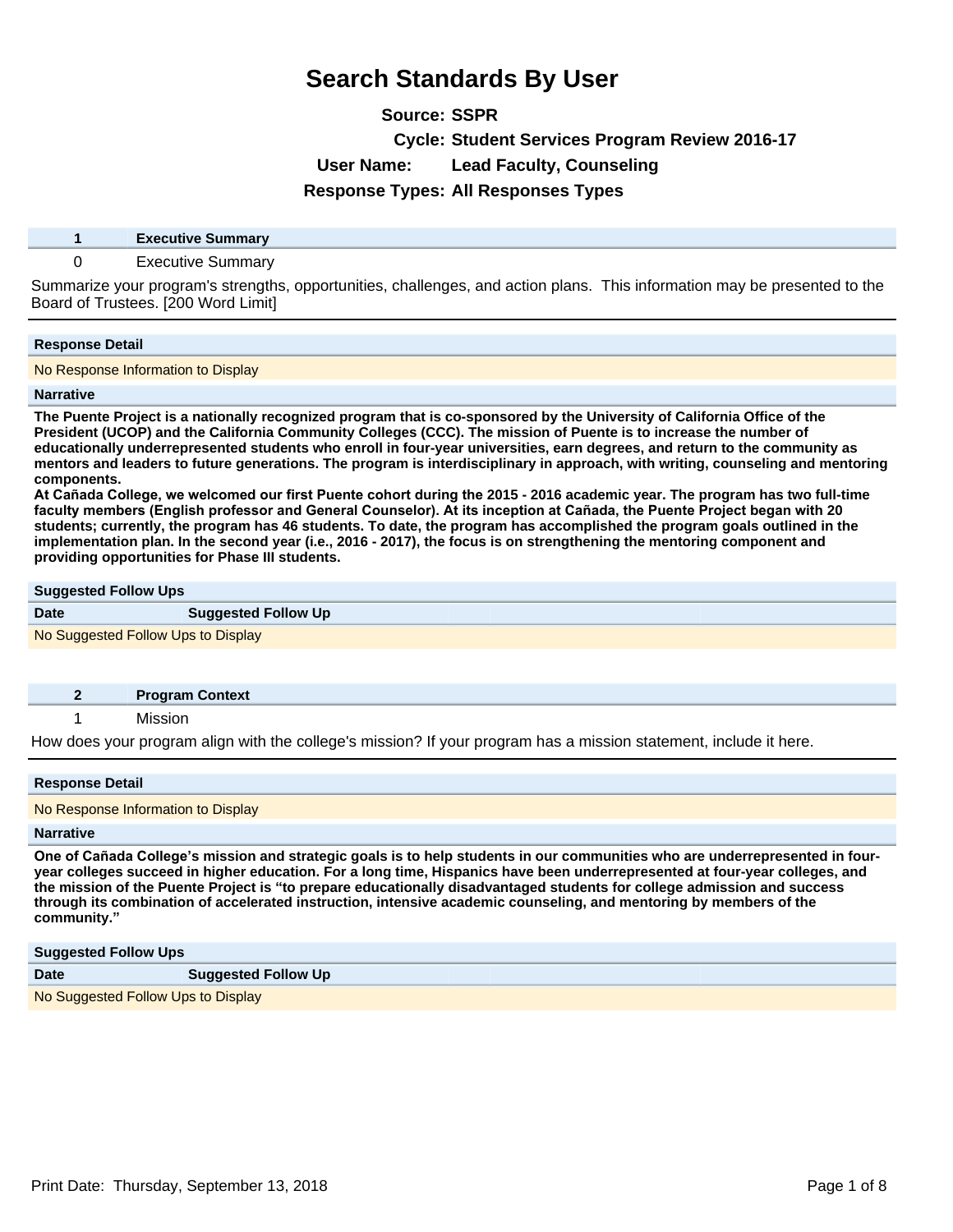**Source: SSPR Cycle: Student Services Program Review 2016-17 User Name: Lead Faculty, Counseling Response Types: All Responses Types**

### 2 Program Description

Program Description

#### **Response Detail**

No Response Information to Display

#### **Narrative**

**Puente means "bridge" in Spanish. The Puente Project is a national-award winning program that has helped tens of thousands of educationally disadvantaged students, who enroll in four-year colleges and universities, earn degrees, and return to the community as leaders and mentors to future generations for over 30 years. The program was founded in 1981 at Chabot College in Hayward, California, and has since expanded to 60+ programs throughout the state of California.** 

**As part of the program, Puente students take English 847 and Career 137 in the fall semester. They then take English 100 and Career 110 in the spring semester. During both semesters, Puente students take part in events, such as trips to university campuses, and they also receive mentoring from local professionals. Puente students work closely with their Puente counselor until they transfer to a four-year college or university.**

| <b>Suggested Follow Ups</b>        |                            |
|------------------------------------|----------------------------|
| <b>Date</b>                        | <b>Suggested Follow Up</b> |
| No Suggested Follow Ups to Display |                            |

### 3 Community and Labor Needs

Describe how changes in community needs, employment needs, technology, licensing, or accreditation affect your program.

#### **Response Detail**

No Response Information to Display

#### **Narrative**

**The Puente Project team members participate in college and counseling program outreach activities and efforts. As a result, we maintain a close connection with on-campus and off-campus community partnerships. During the spring 2016 semester, the**  Puente Club, a student-led campus club was founded to focus on providing community service within our community.

## **Suggested Follow Ups Date Suggested Follow Up**

No Suggested Follow Ups to Display

|  | <b>Looking Back</b> |  |
|--|---------------------|--|
|--|---------------------|--|

4 Major Accomplishments

Describe major accomplishments.

#### **Response Detail**

No Response Information to Display

#### **Narrative**

#### **Puente at Cañada College**

Yolanda Valenzuela and Sandra Mendez were excited to announce that Cañada College would be welcoming its first Puente **Cohort during the fall 2015 semester. As members of the Puente writing team, they were both actively involved in making this goal a reality for the past two years.** 

**It all started in the fall 2013 semester when Yolanda Valenzuela presented the Puente Program to the Student Equity Committee.**  Her goal was to show how Puente would greatly benefit our students at Cañada College. Ann Romero, the UC Berkeley Puente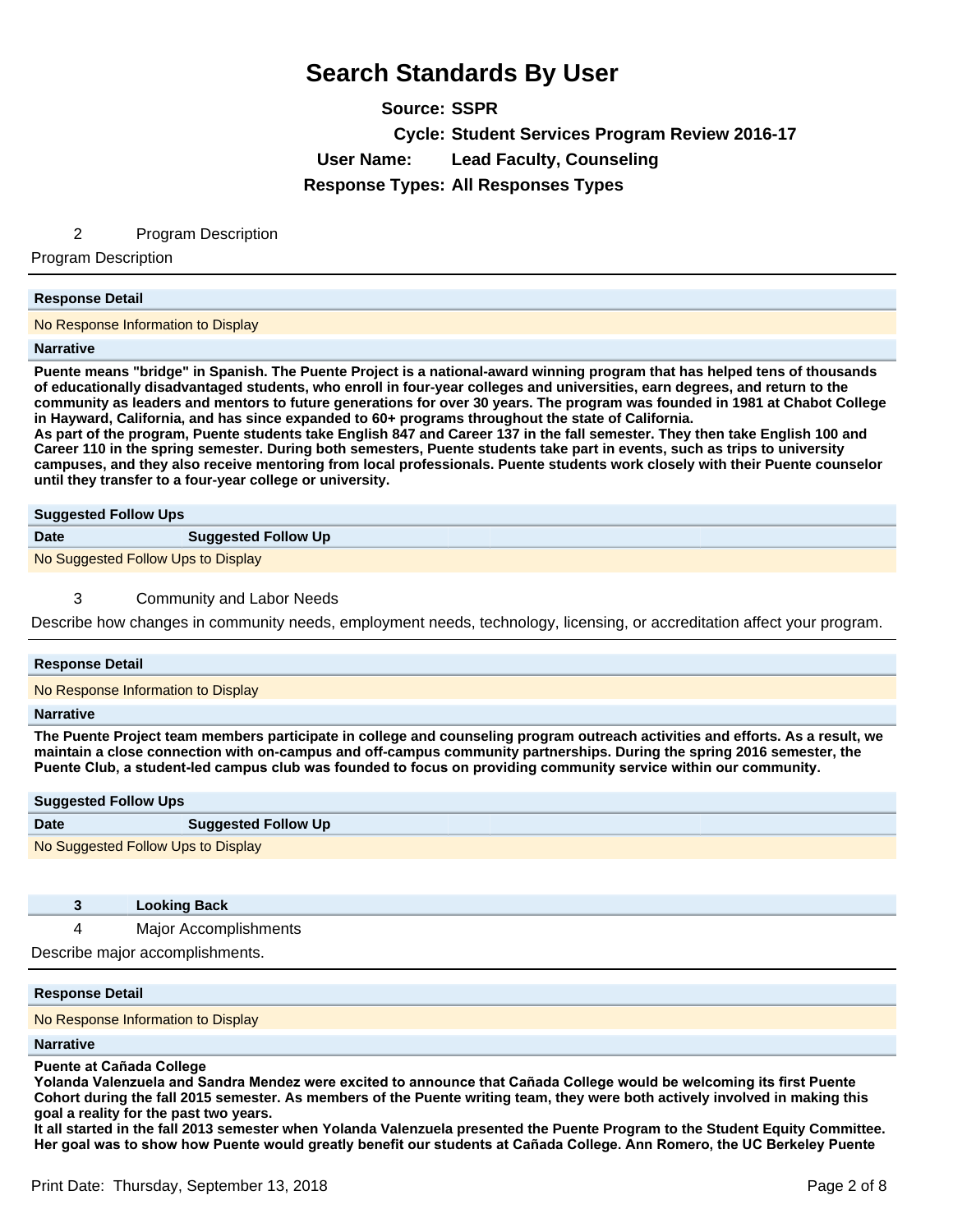**representative, came to the campus that same semester to do a Puente presentation for faculty, staff, other administrative leaders and potential mentors.** 

**After the presentation, Yolanda received very strong support for Puente from all full-time English faculty, some adjunct English faculty, Student Equity Committee members, counselors, and potential mentors on campus, yet there was a lot of work to be done. The first step was to write a Puente proposal. During the spring 2014 and fall 2014 semesters a Puente writing team was**  formed to create the proposal that was shared at all of the planning councils and committees on campus.

On April 6, 2015, the contract between the Puente Statewide office and Cañada College was officially signed, Yolanda and **Sandra soon started to recruit students for their first Puente cohort. They are definitely proud to be serving as the first Puente Program Co-Coordinators at Cañada College.** 

#### **Puente Club**

**During the spring 2016 semester, students from the 2015-2016 Puente class founded the first Puente Club on campus. The goal of the Puente Club is to help students develop a sense of community, responsibility, and leadership by volunteering and collaborating with other clubs and programs for events around campus. Due to the strong student leadership and support of the club co-advisors, the Puente club was awarded the ³Outstanding New Club´award during the 2015 -2016 ASCC leadership awards. The Puente Club president was also awarded the ³Emerging Leader of the Year.´Most importantly, the Puente Club provides an avenue for students in Phase 3 of Puente (i.e., those students who have completed the required two-semester counseling course and English course sequence) to remain connected to Puente.** 

### **Puente Events**

**In addition to the academics, there are multiple out-of-class events, activities, and field trips that make the Puente Project experience a unique and holistic program for our Puentistas. These activities serve to strengthen the interpersonal skills, create the µfamilia¶environment, and to expand the knowledge and horizons of our Puente students. While field trips, events, and activities may change from year-to-year, there are a few staple, cornerstone Puente Project activities that are part of the Puente Project tradition statewide. These events are well attended by Puente students, mentors and campus administrators.** 

 **Fall Semester Spring Semester** 

 **Fort Miley ropes course Mentor mixer Transfer motivational conference University campus tours Noche de Familia End-of-the-Year Celebration** 

#### **Phase III**

**The Puente Program is comprised of three phases: Phase I: students are enrolled in English 847 and Career 137 the fall semester; Phase II: students are enrolled in English 100 and Career 110 in the spring semester; and, Phase III: all students who have completed Phase I and Phase II. Students in Phase III continue to receive academic, career, personal, and transfer counseling until they transfer to a four-year college or university. As a result, these students are highly encouraged and supported to take on campus leadership roles, apply for scholarship opportunities, take Honors-level courses, and take part in transfer, career and outreach opportunities.** 

**The chart below shows the leadership roles our Puente students have taken on campus.** 

 **2015 -2016 2016±2017** 

 **Puente Club President ASCC Commissioner of Publicity (spring 2017) formerly served as ASCC senator (fall 2016)** 

 **Puente Club Secretary Dreamers Club President** 

 **Puente Club Treasurer Puente Club President** 

 **Puente Club Inter-Club Council Liaison Puente Club Secretary** 

 **Dreamers Club Secretary Puente Club Treasurer** 

 **5 Puente students were awarded a scholarship and recognized at the Scholarship and Transfer Recognition achievement ceremony Puente Club Inter-Club Council Liaison** 

### **UC Riverside Puente Leadership conference**

**Each year Puente students statewide get the opportunity to apply to attend the weeklong UCR Puente Leadership Conference**  (UCRP). This conference is held during the summer at the University of California, Riverside. This has been an incredibly **powerful program and many of the alumni have successfully transferred to several four-year universities, becoming highly active on the campuses and in their communities, while creating lifelong networks with their fellow alum.** 

**One of the students from our 2015-2016 Puente cohort successfully applied and represented our Puente Program at the UC Riverside Puente Leadership conference during the summer 2016 semester. In doing so, she came back equipped to take on various leadership projects on campus. She is now the President of the Dreamers Club and the Secretary of the Puente Club. She also motivates her fellow peers to get involved on campus and take advantage of campus programs and resources. Honors Transfer Program** 

Given that the mission of the Puente Project is "to prepare educationally disadvantaged students for college admission and **success through its combination of accelerated instruction, intensive academic counseling, and mentoring by members of the community,´our goal as Puente Co-Coordinators was to expose our Puente students to honors-level curriculum. As a result, each spring semester Puente Phase II students automatically earn one unit of honors-level credit upon successful completion of the Career 110 Honors Colloquium in Career and Personal Development: Transfer Essentials and Planning course. They also get the opportunity to work with their English professor to create an Honors Contracts that will allow them to earn honors credit for their English 100 course.** 

**During the 2015-2016 academic year, one of our Puente students earned 4 honors-level units and she continued to take honorslevel courses during the fall 2016 and spring 2017 semesters. She is now one unit away from completing from the Honors Transfer Program. At the present moment, three of our Puente students are attempting to complete 4 honors-level units during the spring 2017. These experiences demonstrate the need to provide our Puente with high level expectations as well as high level support.**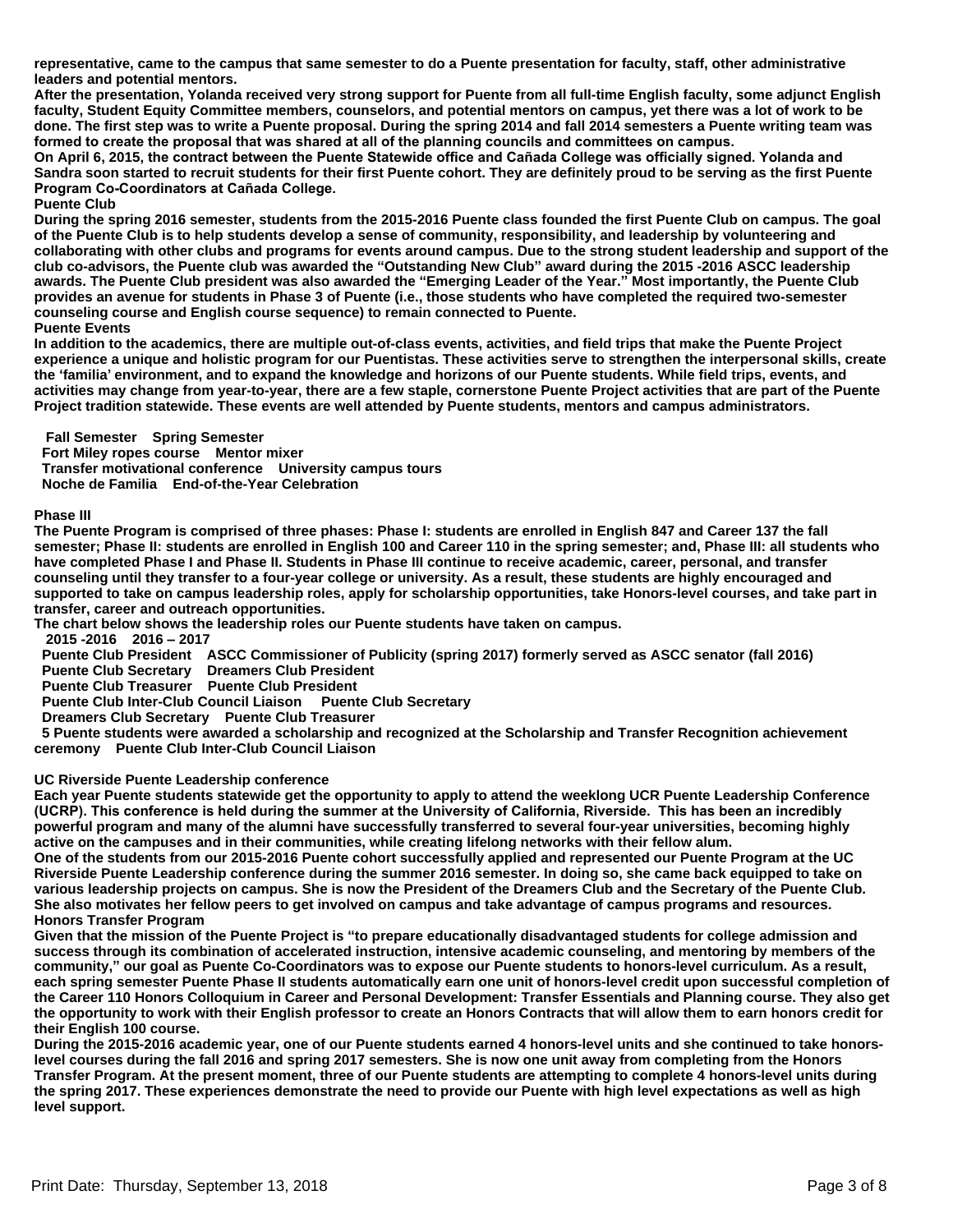**Source: SSPR Cycle: Student Services Program Review 2016-17 User Name: Lead Faculty, Counseling Response Types: All Responses Types**

| <b>Suggested Follow Ups</b>        |                            |
|------------------------------------|----------------------------|
| <b>Date</b>                        | <b>Suggested Follow Up</b> |
| No Suggested Follow Ups to Display |                            |

## 5 Impact of Resource Allocations

Describe the impact to date that each new resource (staff, non-instructional assignment, equipment, facilities, research, funding) has had on your program/department/office and measures of student success or client satisfaction.

### **Response Detail**

No Response Information to Display

#### **Narrative**

#### **OAII Puente position**

In fall 2015, the Puente program was implemented at Cañada College and required, per the Regents of the University of **California contract, clerical assistance of at least 10 hours a week; however, our Puente team was not successful in getting this position funded during the fall 2015, spring 2016 and fall 2016 semesters. As a result, the Puente Co-Coordinator/Counselor took on the additional administrative duties below to support the services in our program:** 

- **Be the first point of contact for the Puente program and begin the special enrollment process**
- **Exchange information with college staff and others regarding Puente program services**

**Organize paperwork related to Puente field trips (e.g., Ropes Course and Motivational Conference) and on-campus group activities** 

**Assist with implementing Puente program events (e.g., Noche de Familia, Mentor/Mentee mixers, End of the year celebrations).** 

**Screen calls, visitors and electronic inquiries to provide policy and procedural information about the Puente Program** 

• Set up and track budget expenditures and files

Use a database and a variety of computer software to set up, track and maintain a wide variety of data and electronic and **manual files and to perform data entry and retrieval** 

**Compose and prepare correspondence, memoranda, report narratives, forms, publicity materials and other materials from copy** 

**Prepare correspondence and reports, agendas and meeting minutes, and spreadsheets** 

**The Puente Office Assistant II is essential to providing consistent, professional Student Services support for the program yearround that is housed in the Counseling Department (Building 9-floor 1); therefore, we were fortunate to have Yesenia Haro, Welcome Center OAII, assigned to provide the much needed 10 hours a week of administrative support to our program effective October 2016.** 

**We anticipate that this new position will take on the following tasks that include: scheduling and following up on SARS counseling appointments, phoning mentors or students to remind them of orientation events or mixers, organizing student intake forms throughout the year to track applicants, updating mentor-student information so our records are current, managing scholarship applications, managing mentor applications, creating and organizing materials for events. As a result, the Puente counselor will have more hours to provide direct student support that greatly impacts student success. Puente funding** 

The Puente Program at Cañada College is funded using two funding sources: Equity and UCOP. The UCOP funds \$1,500 each **year for Puente mentor expenses. Equity funds the required \$5,000 for Puente program events and pays the 20 percent release time for the full-time English instructor to teach the two sequenced English courses and co-coordinate Puente activities. One of the challenges our program faces is not being able to provide our students with direct student aid (e.g., books, supplies, calculators, transportation). Although we do everything possible to refer our students to on campus support services and programs, not all of our students are eligible for these services. Given that we serve the most at-risk students it would be great to be able to provide these services as needed.**

| <b>Suggested Follow Ups</b>        |                            |  |
|------------------------------------|----------------------------|--|
| <b>Date</b>                        | <b>Suggested Follow Up</b> |  |
| No Suggested Follow Ups to Display |                            |  |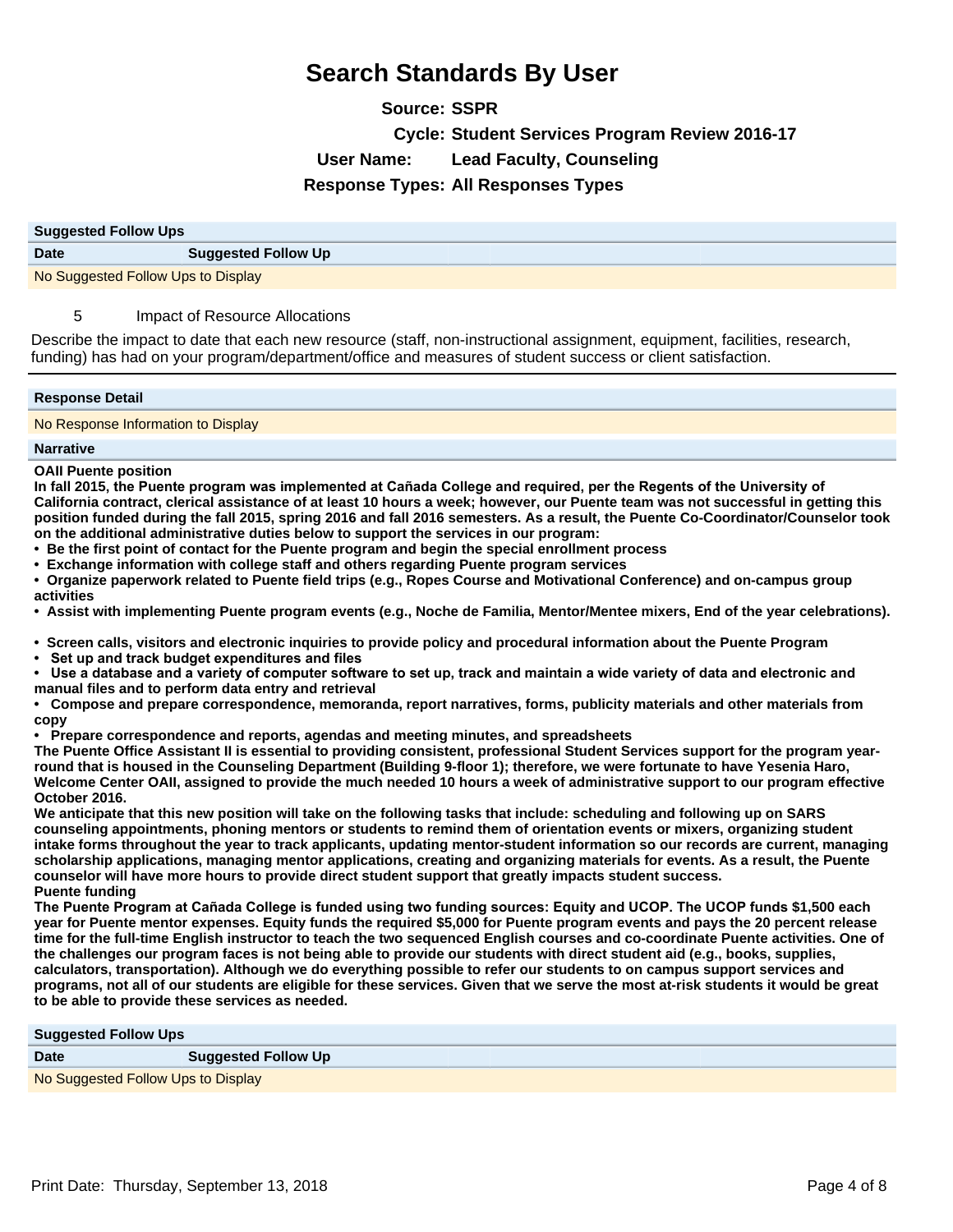**Source: SSPR Cycle: Student Services Program Review 2016-17 User Name: Lead Faculty, Counseling Response Types: All Responses Types**

### **4 Current State of the Program**

6.A. State of the Program - Observation

Describe the current state of the program (include strengths and challenges).

### **Response Detail**

No Response Information to Display

#### **Narrative**

**The Puente Program is currently experiencing growth as we continue with our second year. From the 2015-2016 academic year to the 2016-2017 academic year the Puente Program has doubled in student enrollment. We currently serve about forty-five Puente students and coordinate a mentoring program that consists of thirty mentors. Each year the number of Puente students on the Puente counselor¶s caseload will increase since the program serves each Puente student until they successful transfer to a four-year university. This added growth does not come without its share of challenges. The increase in student counseling appointments, follow up appointments, and early alert intervention is at the core of our student¶s success and retention. Additional challenges involve receiving sufficient funding to cover for office supplies that the Puente co-coordinators need to promote and facilitate Puente events, the school supplies that at least 10% of our Puente students struggle to purchase, and an overnight tour of universities for Phase III Puente students. See the attachment titled "Puente Supplies and University Tour that** Need Additional Funding<sup>"</sup> for a list of these supplies and travelling costs. Our action plan would involve officially requesting **additional funding from the Equity Committee and teaming up with another program on campus with an experienced staff to coordinate an overnight tour of universities.**

#### **Suggested Follow Ups**

| Date | <b>Suggested Follow Up</b> |
|------|----------------------------|
|      |                            |

No Suggested Follow Ups to Display

6.B. State of the Program - Evaluation

What changes could be implemented to improve your program?

### **Response Detail**

No Response Information to Display

### **Narrative**

**Once our Puente OAII hire (i.e., Yesenia Haro) becomes fully trained with our Puente program year-round tasks, we can start implementing a system that relieves the Puente Counselor from many of the program administrative duties. Our goal is for the**  Puente students to get the timely counseling support they need every semester.

| <b>Suggested Follow Ups</b>        |                            |
|------------------------------------|----------------------------|
| <b>Date</b>                        | <b>Suggested Follow Up</b> |
| No Suggested Follow Ups to Display |                            |

## 7.A. Current SAOs and SLOs

State your current year Service Area Outcomes (SAOs) and Student Learning Outcomes (SLOs).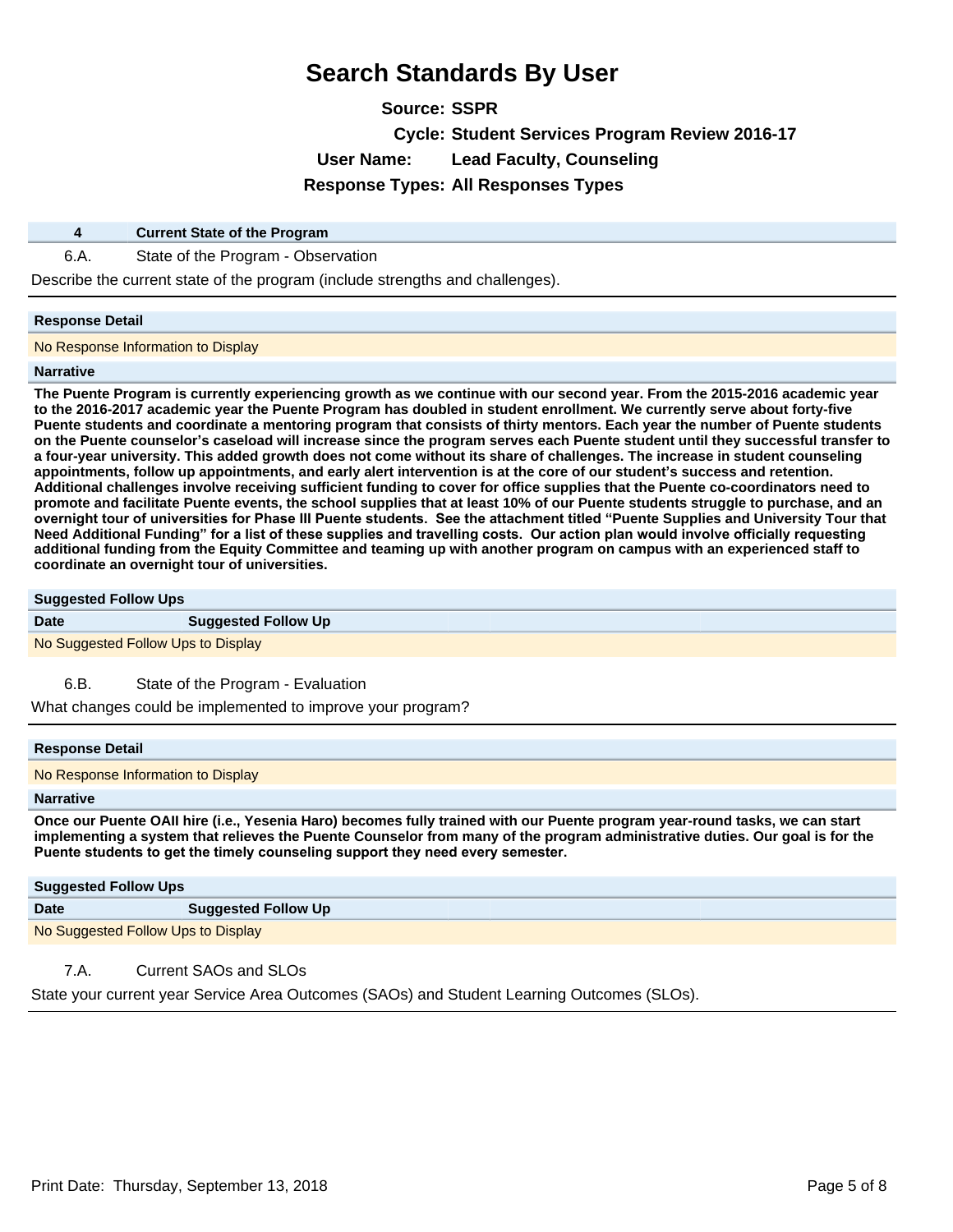**Source: SSPR Cycle: Student Services Program Review 2016-17 User Name: Lead Faculty, Counseling Response Types: All Responses Types**

#### **Response Detail**

No Response Information to Display

#### **Narrative**

**A. Success rates in English: Student will successfully complete English 847.** 

The retention rate in English 847 for the first Puente cohort (2015-2016) was 70% while its success rate was 70%. The overall **retention rate in English 847 for the non-Puente sections for the same school year (2015-2016) was 82.24% while their overall**  success rate was 63.55%. Comparatively, the students in the Puente section had about 6-7% more success in passing English **847**

The retention rate in English 847 for the second Puente cohort (2016-2017) was 87.88% while its success rate was 75.76%. The **overall retention rate in English 847 for the non-Puente sections for the same school year (2016-2017) was 77.67% while their overall success rate was 61.17%. Comparatively, the students in the Puente section had about 10% more success in retention and about 14% more success in passing English 847**

**B. Persistence: Students will persist in two consecutive terms in the English sequence.** 

The persistence rate from English 847 to English 100 for the first Puente cohort (2015-2016) was 95%. The overall persistence rate from English 847 to English 100 for the non-Puente sections for the same school year (2015-2016) was 66%. Comparatively, **the students in the Puente section had about 29% more success in enrolling into English 100 the following semester after having passed English 847**

The persistence rate from English 847 to English 100 for the second Puente cohort (2016-2017) was 100%. The overall **persistence rate from English 847 to English 100 for the non-Puente sections for the same school year (2016-2017) was 65% Comparatively, the students in the Puente section had about 35% more success in enrolling into English 100 the following semester after having passed English 847**

**C. Success rates in English: Student will successfully complete English 100.** 

The success rate in English 100 for the first Puente cohort (2015-2016) was 90%, which was a very strong result. At the moment, **we are still working with our Research Department to do more comparative analysis of the retention and success rates in**  English 100 between the Puente and non-Puente sections. After completing this second year of the Puente Program, we will be able to complete a full two-year comparative analysis.

**The two Puente coordinators believe that the three component of Puente Program (English courses, Career courses and Mentorship) have created an effective learning community, which includes many required counseling appointments for the students and out-of-class Puente activities, which have also created a special bond and support system between students and**  their professional mentors. It is this design of Puente and the academic support offered outside of class by the instructors that appear to be making a noticeable difference in the final academic success of the Puente students. **English 847 and English 100 SLOs** 

**Student Learning Outcome for English 847 in Fall 2015³Students will write a compelling thesis statement that controls the argument of the essay´**

**Over 70% of the Puente students successfully met this student learning outcome in fall 2015.** 

**Student Learning Outcome for English 100 in Spring 2016³Students will draft an essay that conforms to MLA format.´**

**Over 70% of the Puente students successfully met this student learning outcome in spring 2016.** 

**Student Learning Outcome for English 847 in Fall 2016³Students will create an essay with ample supporting arguments.´ Over 70% of the Puente students successfully met this student learning outcome in fall 2016**

| <b>Suggested Follow Ups</b> |                            |  |  |
|-----------------------------|----------------------------|--|--|
| <b>Date</b>                 | <b>Suggested Follow Up</b> |  |  |

No Suggested Follow Ups to Display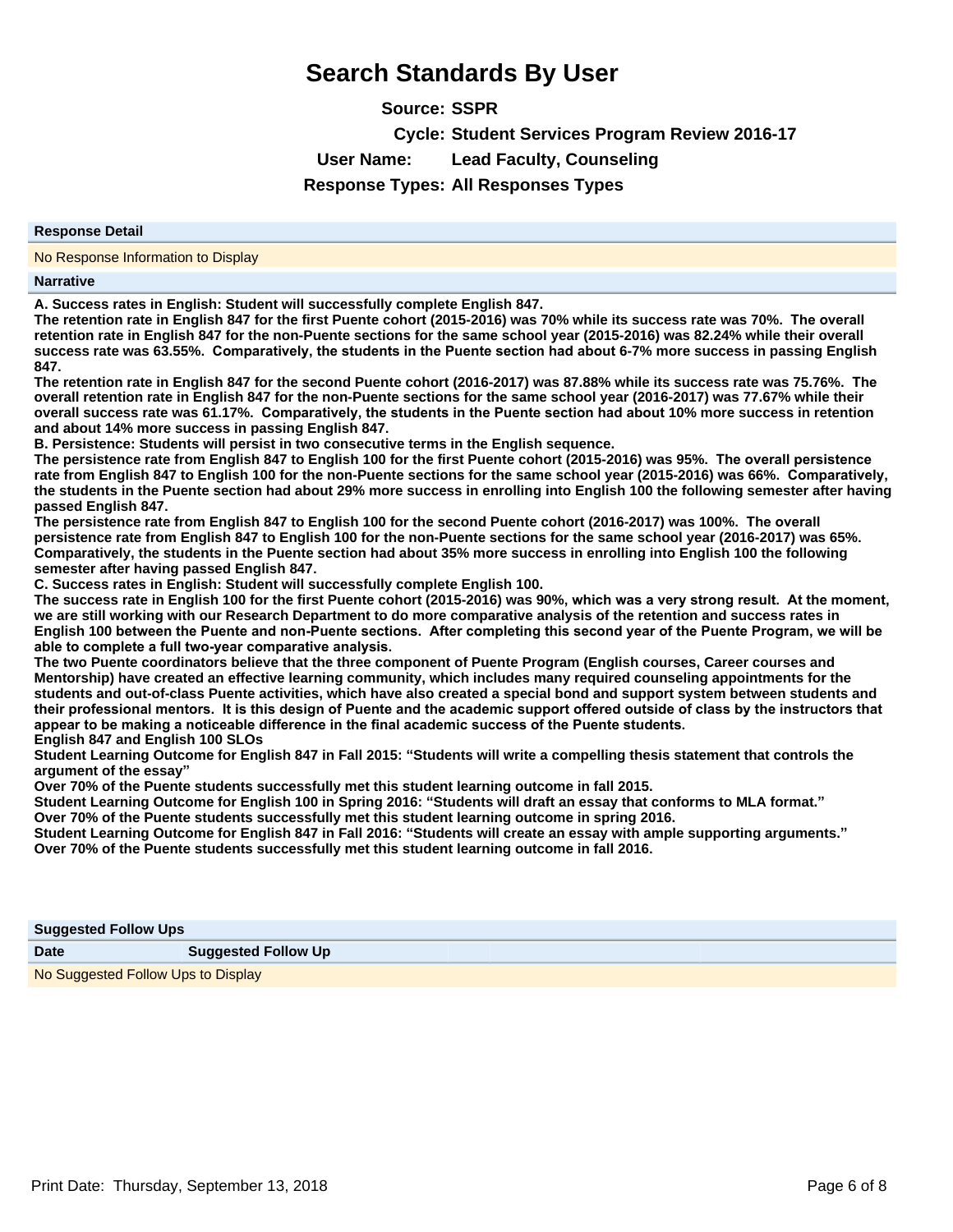**Source: SSPR Cycle: Student Services Program Review 2016-17 User Name: Lead Faculty, Counseling Response Types: All Responses Types**

## 7.B. SAO Assessment Plan

Describe your program's SAO Assessment Plan.

### **Response Detail**

No Response Information to Display

#### **Narrative**

**We are currently working with the Research Department to interpret data about our first cohort of students that is relevant to our**  SAO. We are waiting to begin our data analysis for our second cohort. Once we have more complete data for both of our cohorts, we can begin looking for more complete patterns in retention, success and persistence. These patterns will, hopefully, help us design a useful SAO Assessment plan specific to the Puente Program in the near future.

#### **Suggested Follow Ups**

| <b>Date</b> | <b>Suggested Follow Up</b> |  |
|-------------|----------------------------|--|
| $\cdots$    | .                          |  |

No Suggested Follow Ups to Display

## 7.C. SAO Assessment Results and Impact

Summarize the findings of your program's SAO Assessments. What are some improvements that have been, or can be, implemented as a result of SAO Assessment?

# **Response Detail**

No Response Information to Display

#### **Narrative**

**We will be able to answer this question in the near future after we collect more data about our new program and design an**  appropriate SAO Assessment.

### **Suggested Follow Ups**

**Date Suggested Follow Up** 

No Suggested Follow Ups to Display

7.D. SLO Assessment Plan

Describe your program's SLO Assessment Plan.

### **Response Detail**

No Response Information to Display

#### **Narrative**

**English Courses SLO Assessment Plan:** 

**By the end of the fall and spring semesters, most Puente students are successfully meeting the SLOs for English 847 and**  English 100. The English Department's goal is to have at least 70% of our students achieve these learning outcomes, which the Puente students are accomplishing. To improve these results, a greater percentage of the Puente students can strive to meet these student learning outcomes.

| <b>Suggested Follow Ups</b>        |                            |
|------------------------------------|----------------------------|
| <b>Date</b>                        | <b>Suggested Follow Up</b> |
| No Suggested Follow Ups to Display |                            |

7.E. SLO Assessment Results and Impact